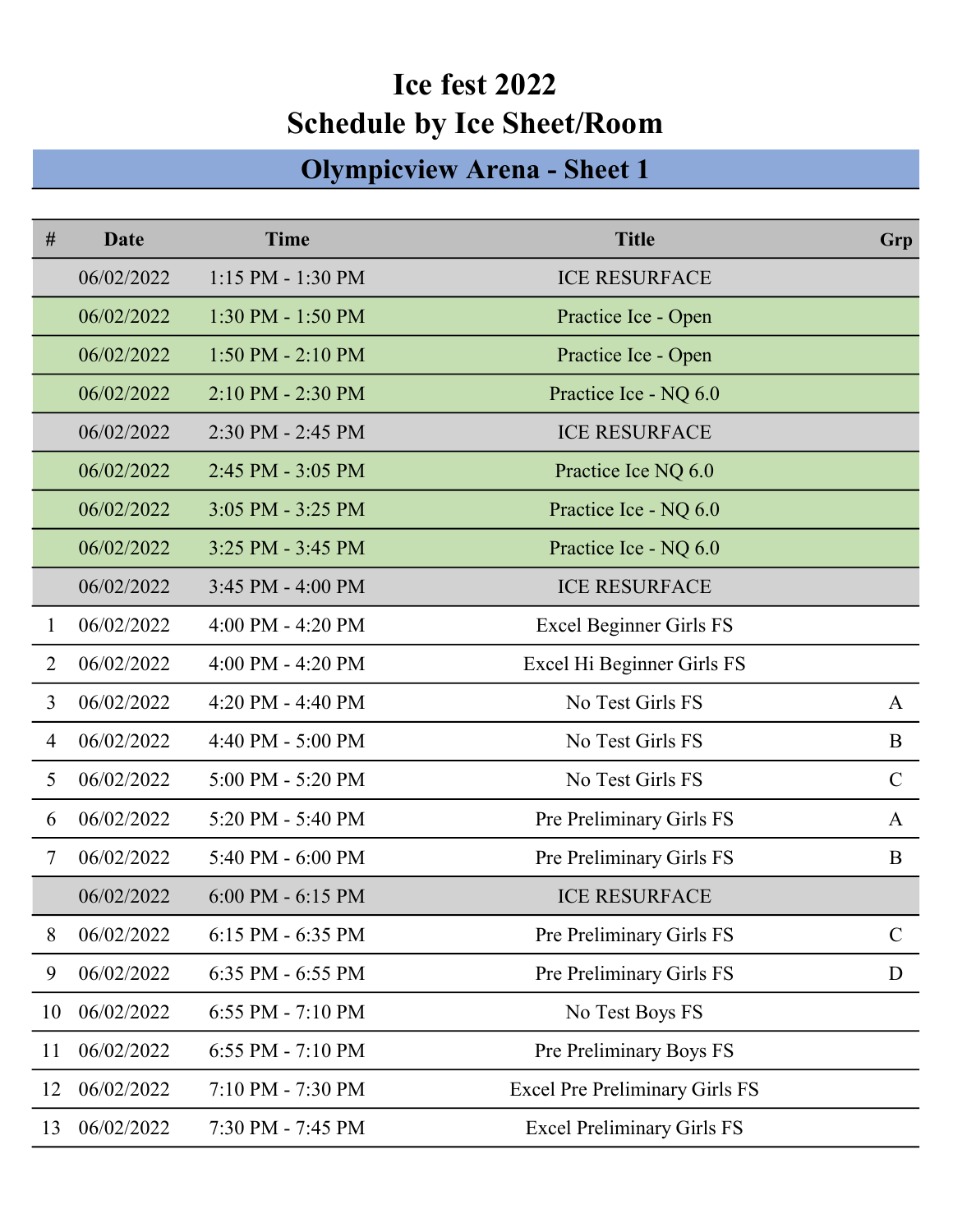| 14 | 06/02/2022 | 7:45 PM - 8:00 PM                   | Adult Hi Beginner Women FS              |
|----|------------|-------------------------------------|-----------------------------------------|
| 15 | 06/02/2022 | $8:00$ PM - $8:15$ PM               | <b>Adult Pre Bronze Women FS</b>        |
| 16 | 06/02/2022 | 8:15 PM - 8:35 PM                   | <b>Adult Bronze Women FS</b>            |
| 18 | 06/02/2022 | $8:15$ PM - $8:35$ PM               | <b>Adult Bronze Men FS</b>              |
|    | 06/02/2022 | $8:35$ PM - $8:50$ PM               | <b>ICE RESURFACE</b>                    |
|    | 06/02/2022 | $8:50$ PM - 9:10 PM                 | Practice Ice - (Preliminary - Juvenile) |
|    | 06/02/2022 | $9:10$ PM - $9:30$ PM               | Practice Ice - Dance                    |
|    | 06/02/2022 | $9:30 \text{ PM} - 9:50 \text{ PM}$ | Practice Ice - (Intermediate - Senior)  |

| #  | Date       | <b>Time</b>             | <b>Title</b>                            | Grp |
|----|------------|-------------------------|-----------------------------------------|-----|
|    | 06/03/2022 | $6:00$ AM - $6:20$ AM   | Practice Ice - Open                     |     |
|    | 06/03/2022 | $6:20$ AM - $6:40$ AM   | Practice Ice - (Preliminary - Juvenile) |     |
|    | 06/03/2022 | $6:40$ AM - $7:00$ AM   | Practice Ice - Dance                    |     |
|    | 06/03/2022 | $7:00$ AM - $7:20$ AM   | Practice Ice - (Intermediate - Senior)  |     |
|    | 06/03/2022 | 7:20 AM - 7:35 AM       | <b>ICE RESURFACE</b>                    |     |
|    | 06/03/2022 | $7:35$ AM - $7:55$ AM   | Practice Ice - (Preliminary - Juvenile) |     |
|    | 06/03/2022 | $7:55$ AM - 8:15 AM     | Practice Ice - Dance                    |     |
|    | 06/03/2022 | $8:15$ AM - $8:35$ AM   | Practice Ice - (Intermediate - Senior)  |     |
|    | 06/03/2022 | 8:35 AM - 9:00 AM       | <b>ICE RESURFACE</b>                    |     |
| 17 | 06/03/2022 | $9:00$ AM - $9:35$ AM   | Excel Preliminary+ Girls FS             |     |
| 19 | 06/03/2022 | $9:35$ AM - 10:10 AM    | Excel Pre Juvenile+ Girls FS            |     |
| 20 | 06/03/2022 | $9:35$ AM - $10:10$ AM  | Excel Pre Juvenile+ Boys FS             |     |
| 21 | 06/03/2022 | 10:10 AM - 10:50 AM     | Excel Juvenile+ Girls FS                |     |
|    | 06/03/2022 | 10:50 AM - 11:05 AM     | <b>ICE RESURFACE</b>                    |     |
| 22 | 06/03/2022 | $11:05$ AM - $11:25$ AM | Preliminary SPD                         |     |
| 23 | 06/03/2022 | $11:05$ AM - $11:25$ AM | Pre Bronze SPD                          |     |
| 24 | 06/03/2022 | 11:25 AM - 11:40 AM     | Silver SPD                              |     |
| 25 | 06/03/2022 | $11:40$ AM - 1:05 PM    | Preliminary Girls FS                    |     |
|    | 06/03/2022 | $1:05$ PM - $1:20$ PM   | <b>ICE RESURFACE</b>                    |     |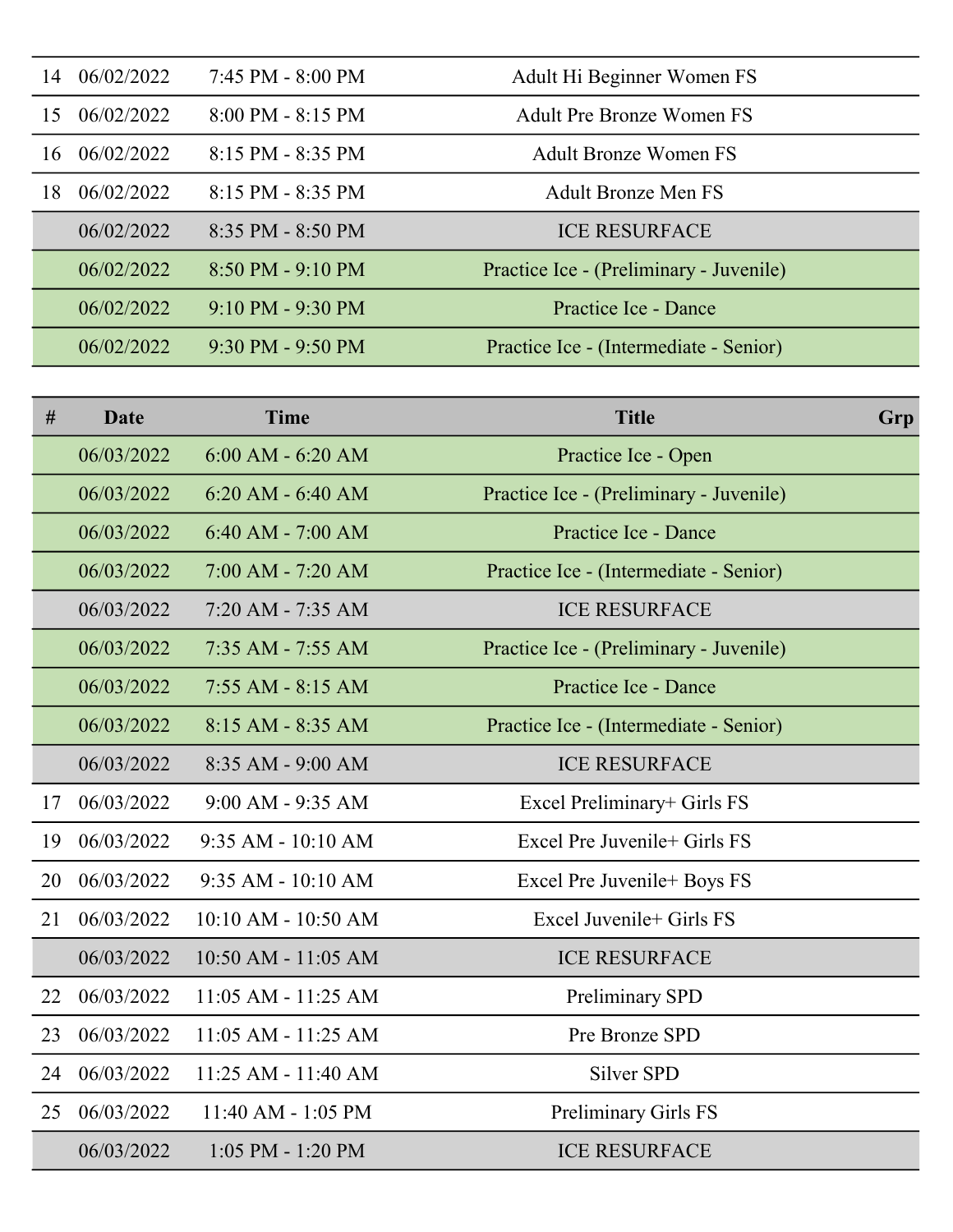| 26 | 06/03/2022 | $1:20$ PM - $1:45$ PM  | <b>Bronze SPD</b>                                     |
|----|------------|------------------------|-------------------------------------------------------|
| 27 | 06/03/2022 | $1:20$ PM - $1:45$ PM  | Pre Silver SPD                                        |
| 28 | 06/03/2022 | $1:45$ PM - $1:55$ PM  | Pre Gold SPD                                          |
| 29 | 06/03/2022 | $1:45$ PM - $1:55$ PM  | <b>International SPD</b>                              |
| 30 | 06/03/2022 | 1:55 PM - 2:30 PM      | Excel Intermediate Women FS                           |
| 31 | 06/03/2022 | 1:55 PM - 2:30 PM      | Excel Intermediate+ Women FS                          |
| 32 | 06/03/2022 | 2:30 PM - 2:50 PM      | <b>Preliminary Boys FS</b>                            |
|    | 06/03/2022 | $2:50$ PM - $3:05$ PM  | <b>ICE RESURFACE</b>                                  |
| 33 | 06/03/2022 | 3:05 PM - 3:20 PM      | Pre Bronze Shadow                                     |
| 35 | 06/03/2022 | 3:20 PM - 5:00 PM      | Intermediate Women SP                                 |
|    | 06/03/2022 | $5:00$ PM - $5:15$ PM  | <b>ICE RESURFACE</b>                                  |
| 36 | 06/03/2022 | 5:15 PM - 5:50 PM      | Juvenile SCD                                          |
| 37 | 06/03/2022 | 5:50 PM - 6:30 PM      | Novice Men SP                                         |
| 38 | 06/03/2022 | 5:50 PM $-6:30$ PM     | Novice Women SP                                       |
|    | 06/03/2022 | $6:30$ PM - $6:45$ PM  | <b>ICE RESURFACE</b>                                  |
| 39 | 06/03/2022 | $6:45$ PM - $7:10$ PM  | Intermediate SCD                                      |
| 40 | 06/03/2022 | $7:10$ PM - $7:25$ PM  | Novice SCD                                            |
| 41 | 06/03/2022 | 7:25 PM - 7:50 PM      | Junior SCD                                            |
| 42 | 06/03/2022 | 7:25 PM - 7:50 PM      | Senior SCD                                            |
| 43 | 06/03/2022 | 7:50 PM - 8:30 PM      | Junior Men SP                                         |
| 44 | 06/03/2022 | 7:50 PM - 8:30 PM      | Junior Women SP                                       |
| 45 | 06/03/2022 | 7:50 PM - 8:30 PM      | Senior Women SP                                       |
|    | 06/03/2022 | 8:30 PM - 8:45 PM      | <b>ICE RESURFACE</b>                                  |
|    | 06/03/2022 | 8:45 PM - 9:05 PM      | Practice Ice - Dance                                  |
|    | 06/03/2022 | $9:05$ PM - $9:25$ PM  | Practice Ice - (Adults, Pre-Juvenile - Open Juvenile) |
|    | 06/03/2022 | $9:25$ PM - $9:45$ PM  | Practice Ice - (Intermediate - Senior)                |
|    | 06/03/2022 | $9:45$ PM - $10:05$ PM | Practice Ice - Open                                   |
|    |            |                        |                                                       |

| # | $-4$ | $\overline{\phantom{a}}$<br><b>Ime</b> | <b>Title</b> | $-$ 14 km $-$ |
|---|------|----------------------------------------|--------------|---------------|
|   |      |                                        |              |               |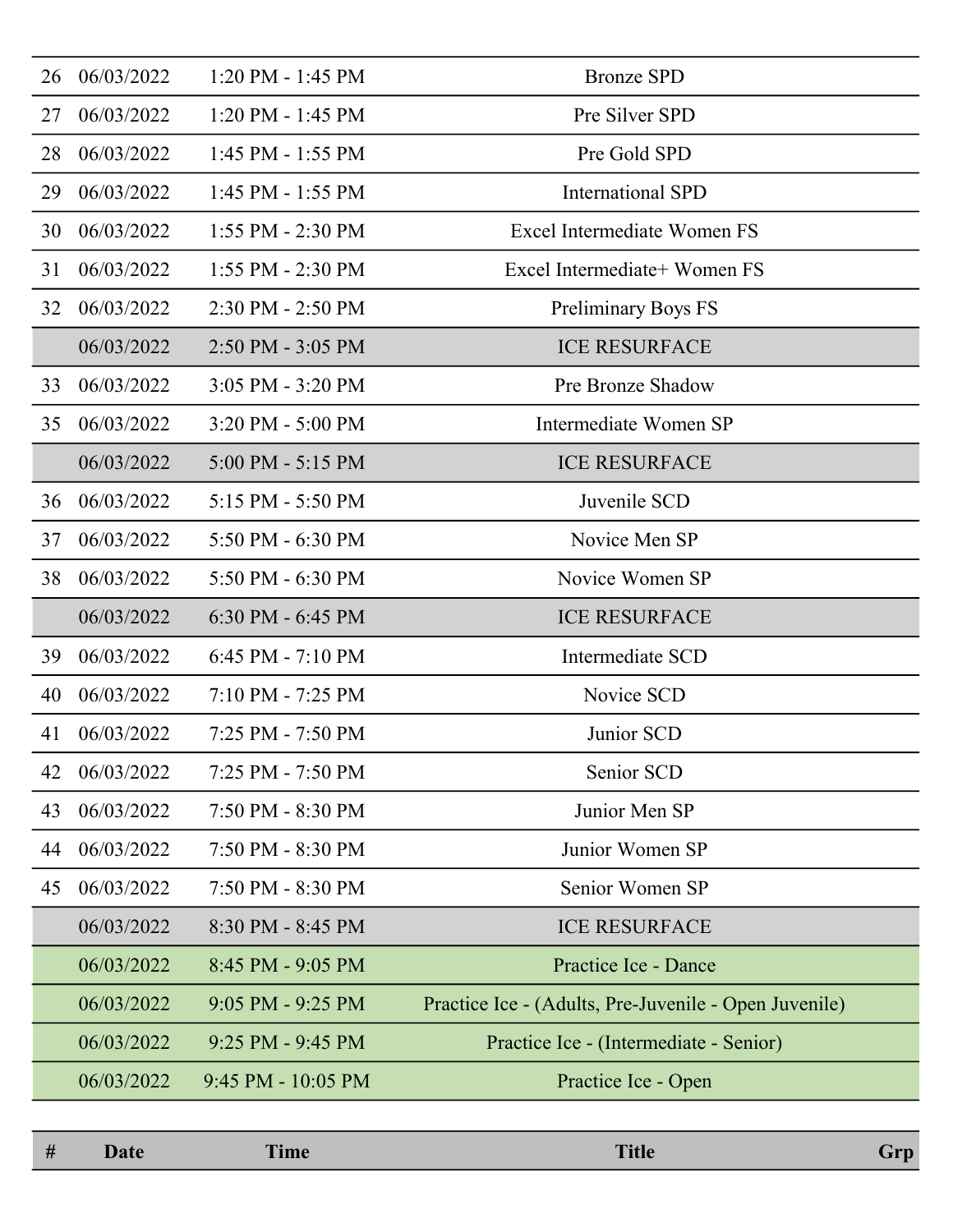|    | 06/04/2022 | $6:00$ AM $-6:20$ AM   | Practice Ice - Open                                  |
|----|------------|------------------------|------------------------------------------------------|
|    | 06/04/2022 | $6:20$ AM - $6:40$ AM  | Practice Ice - Dance                                 |
|    | 06/04/2022 | $6:40$ AM - $7:00$ AM  | Practice Ice - (Adult, Pre-Juvenile - Open Juvenile) |
|    | 06/04/2022 | $7:00 AM - 7:20 AM$    | Practice Ice - (Intermediate - Senior                |
|    | 06/04/2022 | $7:20$ AM - $7:35$ AM  | <b>ICE RESURFACE</b>                                 |
|    | 06/04/2022 | $7:35$ AM - $7:55$ AM  | Practice Ice - Dance                                 |
|    | 06/04/2022 | $7:55$ AM - 8:15 AM    | Practice Ice - (Adult, Pre-juvenile - Open Juvenile) |
|    | 06/04/2022 | $8:15 AM - 8:35 AM$    | Practice Ice (Intermediate - Senior)                 |
|    | 06/04/2022 | $8:35$ AM - $9:00$ AM  | <b>ICE RESURFACE</b>                                 |
| 46 | 06/04/2022 | $9:00$ AM - $9:20$ AM  | Preliminary SPD                                      |
| 47 | 06/04/2022 | $9:00$ AM - $9:20$ AM  | Pre Bronze SPD                                       |
| 48 | 06/04/2022 | $9:20$ AM - $9:45$ AM  | <b>Bronze SPD</b>                                    |
| 49 | 06/04/2022 | $9:20$ AM - $9:45$ AM  | Pre Silver SPD                                       |
| 50 | 06/04/2022 | $9:45$ AM - $10:25$ AM | <b>Adult Silver Men FS</b>                           |
| 51 | 06/04/2022 | $9:45$ AM - $10:25$ AM | <b>Adult Silver Women FS</b>                         |
| 52 | 06/04/2022 | $9:45$ AM - $10:25$ AM | <b>Adult Gold Women FS</b>                           |
| 53 | 06/04/2022 | 10:25 AM - 11:05 AM    | <b>Excel Novice Women FS</b>                         |
| 54 | 06/04/2022 | 10:25 AM - 11:05 AM    | <b>Excel Senior Women FS</b>                         |
|    | 06/04/2022 | 11:05 AM - 11:20 AM    | <b>ICE RESURFACE</b>                                 |
| 55 | 06/04/2022 | 11:20 AM - 11:35 AM    | Silver SPD                                           |
| 56 | 06/04/2022 | 11:35 AM - 11:45 AM    | Pre Gold SPD                                         |
| 57 | 06/04/2022 | 11:35 AM - 11:45 AM    | <b>International SPD</b>                             |
| 58 | 06/04/2022 | 11:45 AM - 12:15 PM    | Pre Juvenile Girls FS                                |
| 59 | 06/04/2022 | 12:15 PM - 1:15 PM     | Open Juvenile Men FS                                 |
| 60 | 06/04/2022 | 12:15 PM - 1:15 PM     | Open Juvenile Women FS                               |
|    | 06/04/2022 | $1:15$ PM - $1:30$ PM  | <b>ICE RESURFACE</b>                                 |
| 61 | 06/04/2022 | 1:30 PM - 2:10 PM      | Juvenile SCD                                         |
| 62 | 06/04/2022 | 2:10 PM - 2:35 PM      | <b>Adult Masters Pairs FS</b>                        |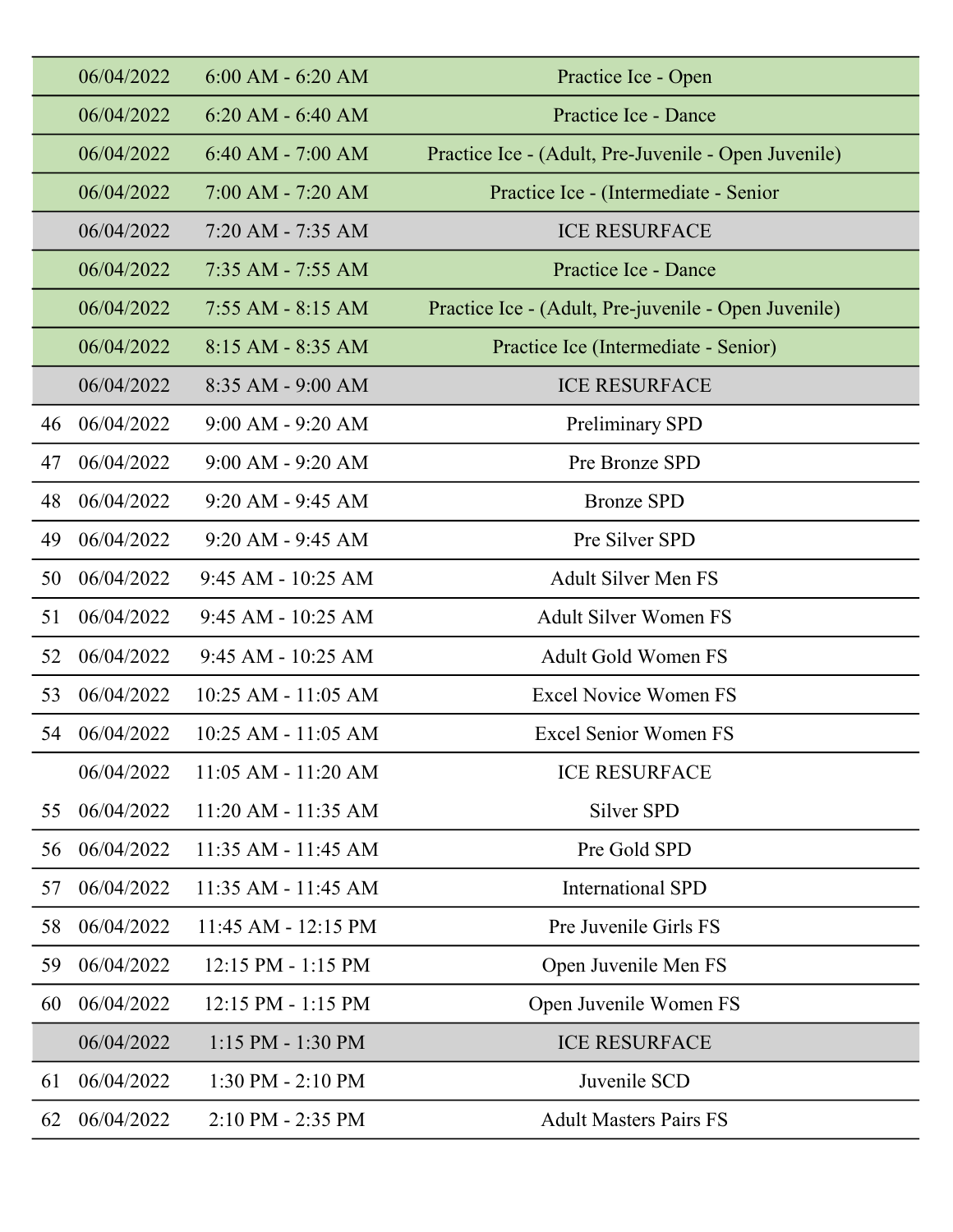| 63 | 06/04/2022 | 2:10 PM - 2:35 PM      | <b>Intermediate Pairs FS</b> |
|----|------------|------------------------|------------------------------|
| 64 | 06/04/2022 | 2:10 PM - 2:35 PM      | Junior Pairs SP              |
| 65 | 06/04/2022 | 2:35 PM - 3:35 PM      | Juvenile Girls FS            |
|    | 06/04/2022 | 3:35 PM - 3:50 PM      | <b>ICE RESURFACE</b>         |
| 66 | 06/04/2022 | 3:50 PM - 4:20 PM      | Intermediate SCD             |
| 67 | 06/04/2022 | 4:20 PM - 5:55 PM      | Intermediate Women FS        |
|    | 06/04/2022 | 5:55 PM - 6:10 PM      | <b>ICE RESURFACE</b>         |
| 68 | 06/04/2022 | $6:10$ PM - $6:30$ PM  | Novice SCD                   |
| 69 | 06/04/2022 | $6:30$ PM - $6:55$ PM  | Junior SCD                   |
| 70 | 06/04/2022 | 6:30 PM - 6:55 PM      | Senior SCD                   |
| 71 | 06/04/2022 | $6:55$ PM - 7:25 PM    | Novice Men FS                |
| 72 | 06/04/2022 | $6:55$ PM - 7:25 PM    | Novice Women FS              |
| 73 | 06/04/2022 | 7:25 PM - 8:05 PM      | Junior Men FS                |
| 74 | 06/04/2022 | 7:25 PM - 8:05 PM      | Junior Women FS              |
| 75 | 06/04/2022 | 7:25 PM - 8:05 PM      | Senior Women FS              |
|    | 06/04/2022 | 8:05 PM - 8:20 PM      | <b>ICE RESURFACE</b>         |
|    | 06/04/2022 | 8:20 PM - 8:40 PM      | Practice Ice - Showcase      |
|    | 06/04/2022 | 8:40 PM - 9:00 PM      | Practice Ice - Showcase      |
|    | 06/04/2022 | 9:00 PM - 9:20 PM      | Practice Ice - Showcase      |
|    | 06/04/2022 | $9:20$ PM - $9:40$ PM  | Practice Ice - Showcase      |
|    | 06/04/2022 | $9:40$ PM - $10:00$ PM | Practice Ice - Showcase      |

| # | Date       | <b>Time</b>           | <b>Title</b>                   | Grp |
|---|------------|-----------------------|--------------------------------|-----|
|   | 06/05/2022 | $6:10 AM - 6:30 AM$   | Practice Ice - Showcase        |     |
|   | 06/05/2022 | $6:30$ AM $-6:50$ AM  | Practice Ice - Showcase        |     |
|   | 06/05/2022 | $6:50$ AM - 7:10 AM   | Practice Ice - Showcase        |     |
|   | 06/05/2022 | $7:10 AM - 7:20 AM$   | Practice Ice - Mini Production |     |
|   | 06/05/2022 | $7:20$ AM - $7:35$ AM | <b>ICE RESURFACE</b>           |     |
|   | 06/05/2022 | $7:35$ AM - $7:55$ AM | Practice Ice - Showcase        |     |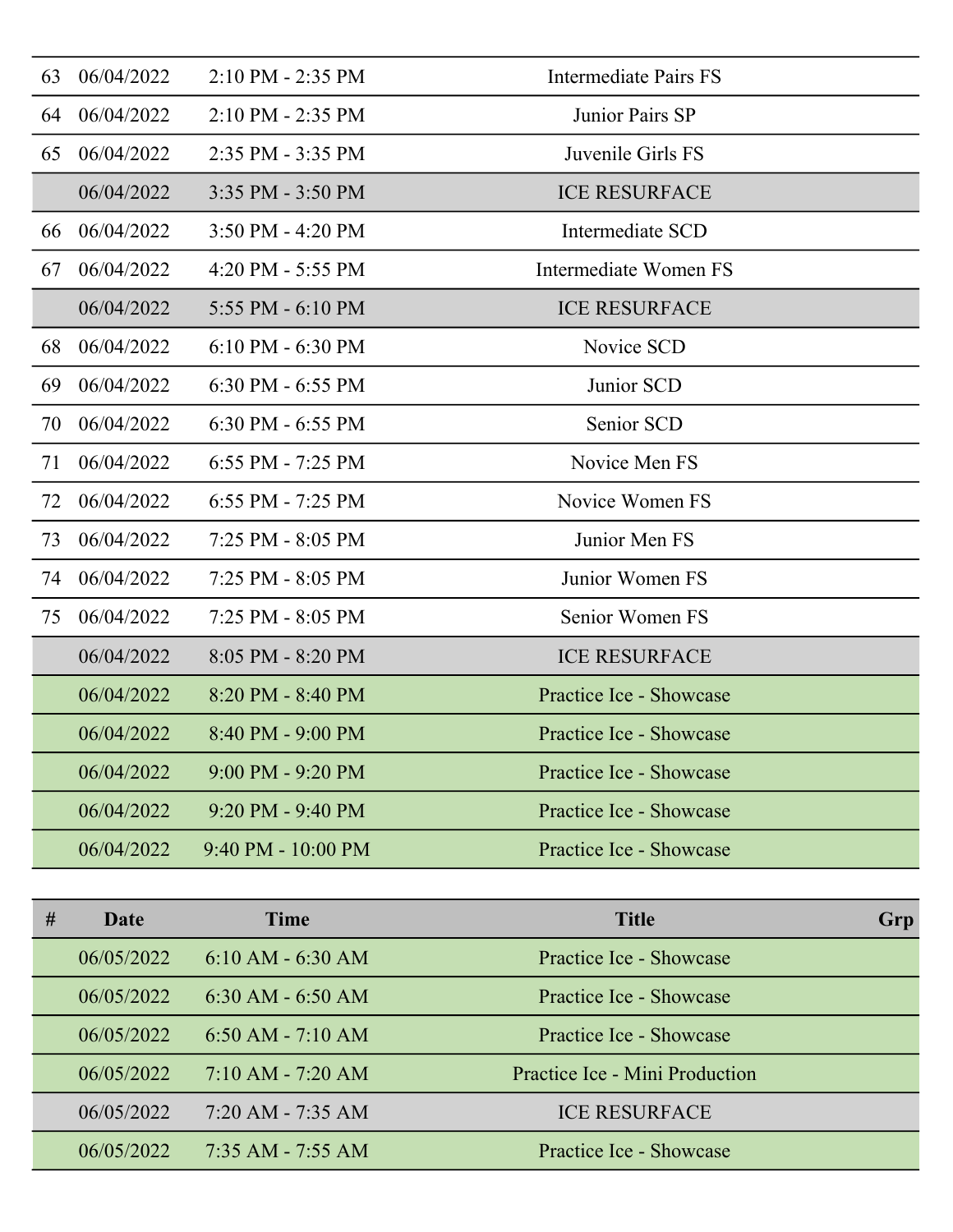|     | 06/05/2022     | $7:55$ AM - $8:15$ AM   | Practice Ice - Showcase  |
|-----|----------------|-------------------------|--------------------------|
|     | 06/05/2022     | $8:15 AM - 8:35 AM$     | Practice Ice - Showcase  |
|     | 06/05/2022     | $8:35$ AM - 9:00 AM     | <b>ICE RESURFACE</b>     |
| 76  | 06/05/2022     | $9:00$ AM - $9:20$ AM   | Basic 1-6 DSC            |
| 77  | 06/05/2022     | $9:00$ AM - $9:20$ AM   | PFS-FS 6 DSC             |
| 78  | 06/05/2022     | $9:00$ AM - $9:20$ AM   | Adult 1-6 DSC            |
| 79  | 06/05/2022     | $9:20$ AM - $9:40$ AM   | No Test EPSC             |
| 80  | 06/05/2022     | 9:20 AM - 9:40 AM       | Pre Preliminary EPSC     |
| 81  | 06/05/2022     | $9:40$ AM - $10:00$ AM  | Preliminary EPSC         |
| 82  | 06/05/2022     | $9:40$ AM - $10:00$ AM  | <b>Adult Bronze EPSC</b> |
| 83  | 06/05/2022     | 10:00 AM - 10:25 AM     | Pre Juvenile EPSC        |
| 84  | 06/05/2022     | $10:00$ AM - $10:25$ AM | Open Juvenile EPSC       |
| 85  | 06/05/2022     | 10:00 AM - 10:25 AM     | Intermediate EPSC        |
| 86  | 06/05/2022     | $10:00$ AM - $10:25$ AM | Young Adult EPSC         |
| 87  | 06/05/2022     | $10:00$ AM - $10:25$ AM | <b>Adult Silver EPSC</b> |
| 88  | 06/05/2022     | 10:25 AM - 10:40 AM     | Basic 1-6 LESC           |
| 89  | 06/05/2022     | 10:25 AM - 10:40 AM     | Adult 1-6 LESC           |
| 90  | 06/05/2022     | 10:40 AM - 11:00 AM     | Pre Preliminary CPSC     |
|     | 06/05/2022     | 11:00 AM - 11:15 AM     | <b>ICE RESURFACE</b>     |
| 91  | 06/05/2022     | 11:15 AM - 11:40 AM     | <b>Beginner CPSC</b>     |
| 92  | 06/05/2022     | $11:15$ AM - $11:40$ AM | No Test CPSC             |
| 93  | 06/05/2022     | 11:40 AM - 12:00 PM     | PFS-FS6 LESC             |
| 94  | 06/05/2022     | 12:00 PM - 12:15 PM     | Preliminary CPSC         |
| 95  | 06/05/2022     | 12:00 PM - 12:15 PM     | <b>Adult Bronze CPSC</b> |
|     | 100 06/05/2022 | 12:15 PM - 12:35 PM     | Preliminary CISC         |
| 101 | 06/05/2022     | 12:15 PM - 12:35 PM     | Adult Silver CISC        |
| 96  | 06/05/2022     | 12:15 PM - 12:35 PM     | Pre Juvenile CPSC        |
| 97  | 06/05/2022     | 12:15 PM - 12:35 PM     | Open Juvenile CPSC       |